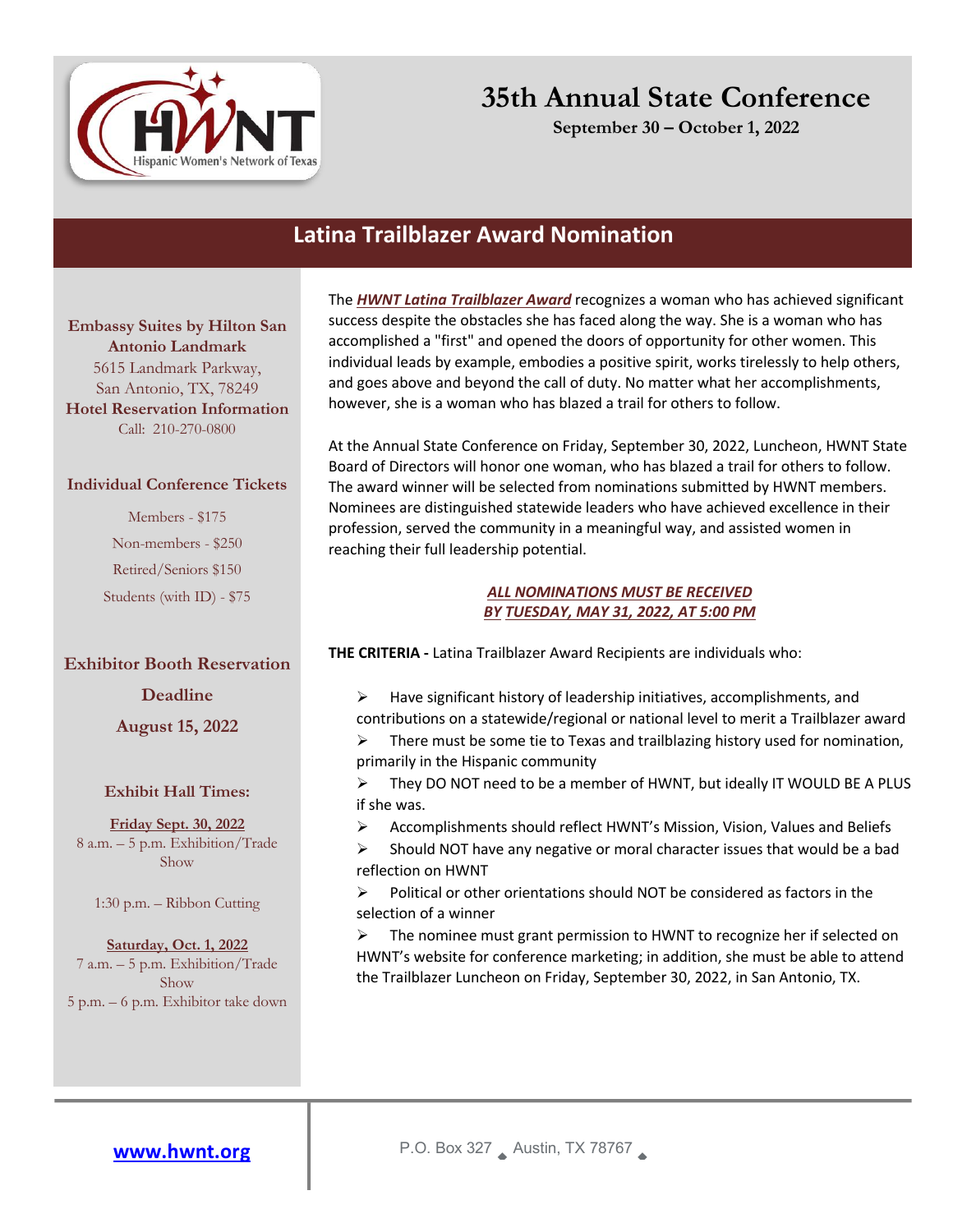

**September 30 – October 2, 2022**

## **Latina Trailblazer Nomination Form**

**Please complete the entire nomination form and return to State-Chair@hwnt.org or mail to** 

**HWNT State Chair, P.O. Box 327, Austin, TX 78767.** 

Incomplete nomination forms will not be considered.

### **NOMINEE**

| <b>NOMINATOR</b> |                               |  |
|------------------|-------------------------------|--|
|                  |                               |  |
|                  |                               |  |
| www.hwnt.org     | P.O. Box 327 Austin, TX 78767 |  |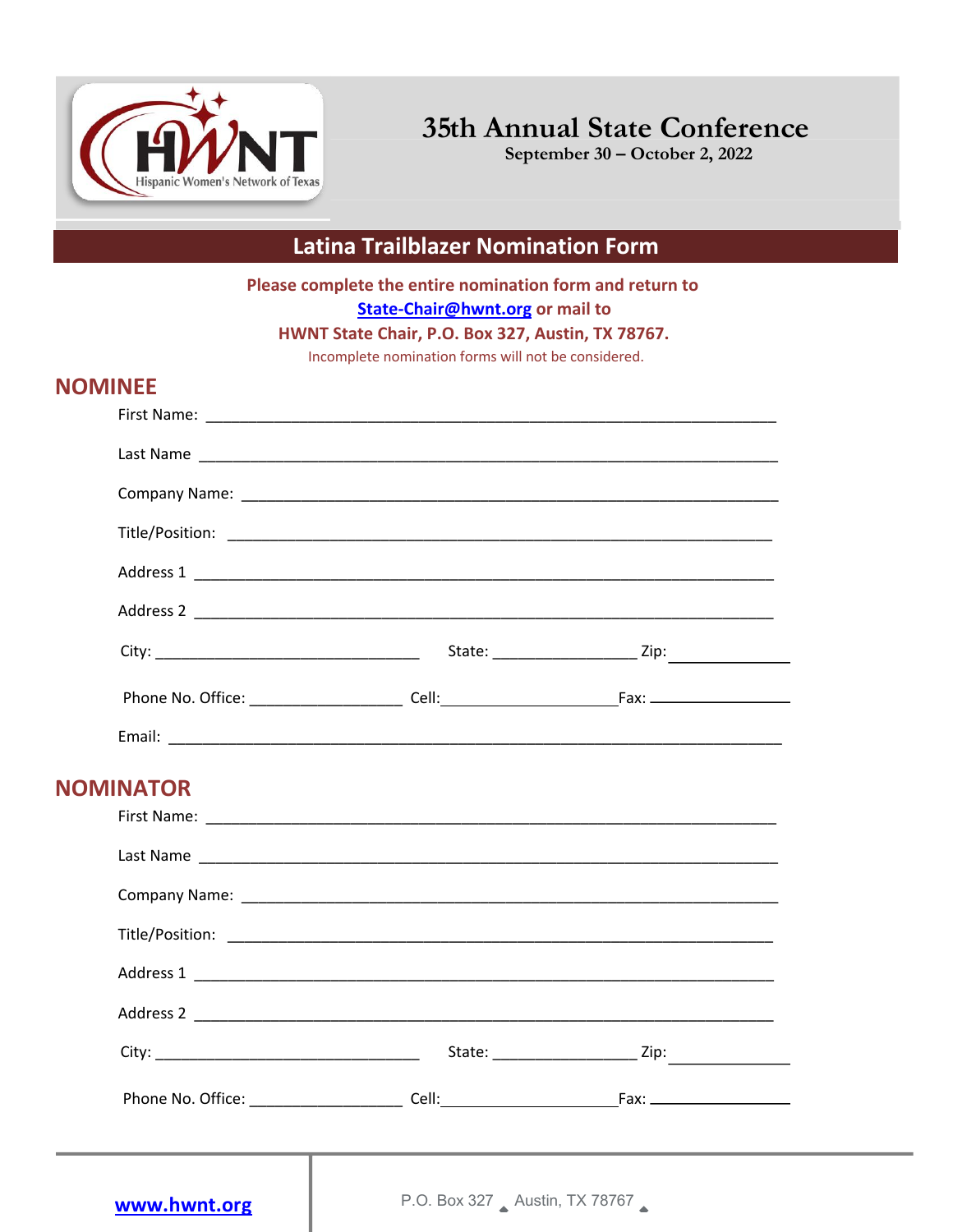

**September 30 – October 2, 2022**

### **Latina Trailblazer Nomination Form**

#### **1. PROFESSIONAL LEADERSHIP**

**Provide specific examples of how the nominee's "Trailblazing Spirit" has demonstrated excellence, creativity, and initiative in her profession. (If you need more space than this section allows, please include an additional document.)**

#### **2. COMMUNITY SERVICE**

**List local, state, national, and/or international level participation. Include length of service and/or offices held in civic service organizations such as charitable activities, political pursuits, religious groups, chambers of commerce, merchants' associations, etc. (If you need more space than this section allows, please include an additional document.)**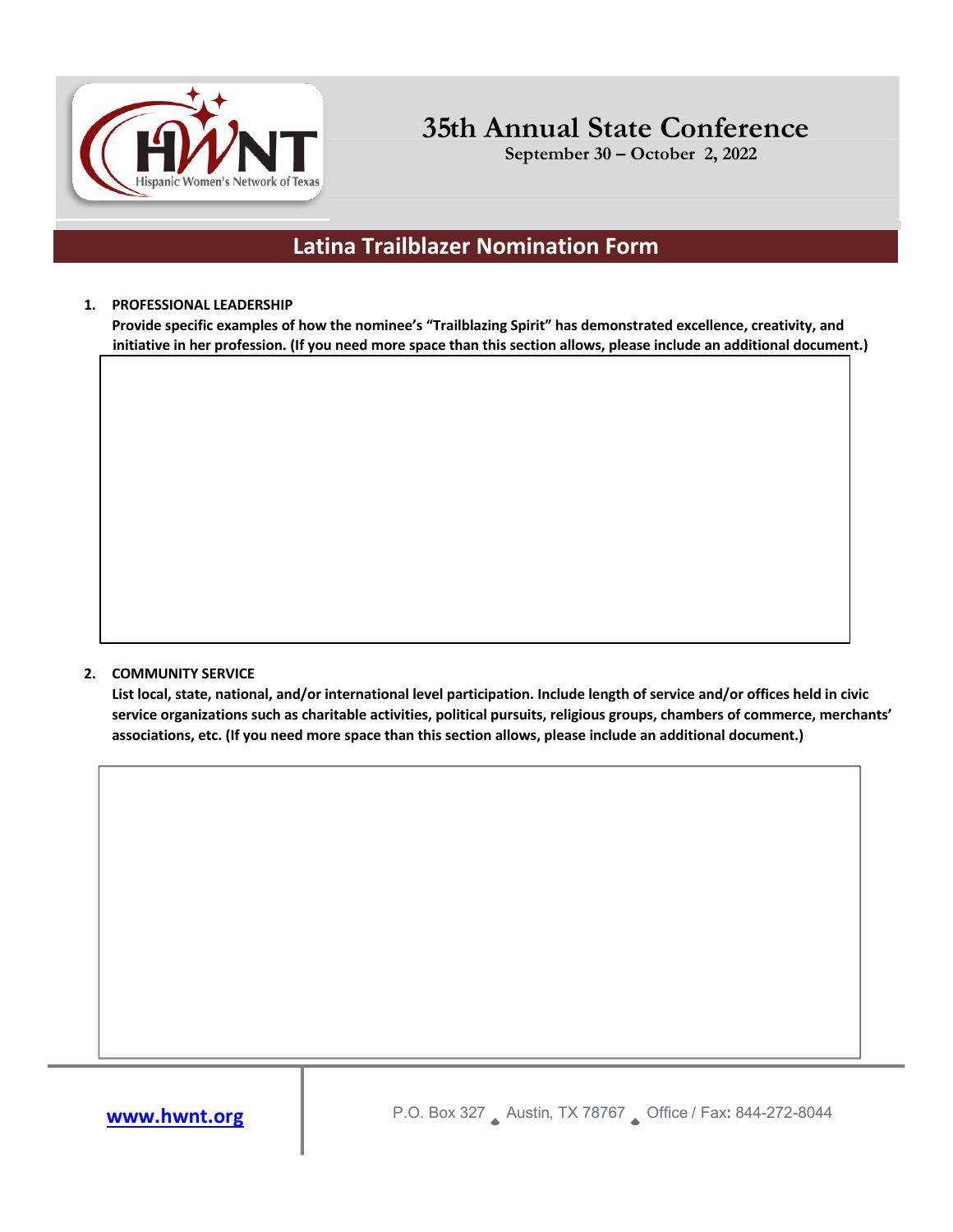

**September 30 – October 2, 2022**

## **Latina Trailblazer Nomination Form**

#### **1. PERSONAL LEADERSHIP**

**Provide examples of how the nominee has assisted in the advancement of women in public, corporate, and civic life and reaching their full leadership potential, and/or demonstrated support for their professional advancement. (If you need more space than this section allows, please include an additional document.)**

#### **2. COMMUNITY SERVICE**

**Provide specific examples initiatives that the nominee focused on the Hispanic community**